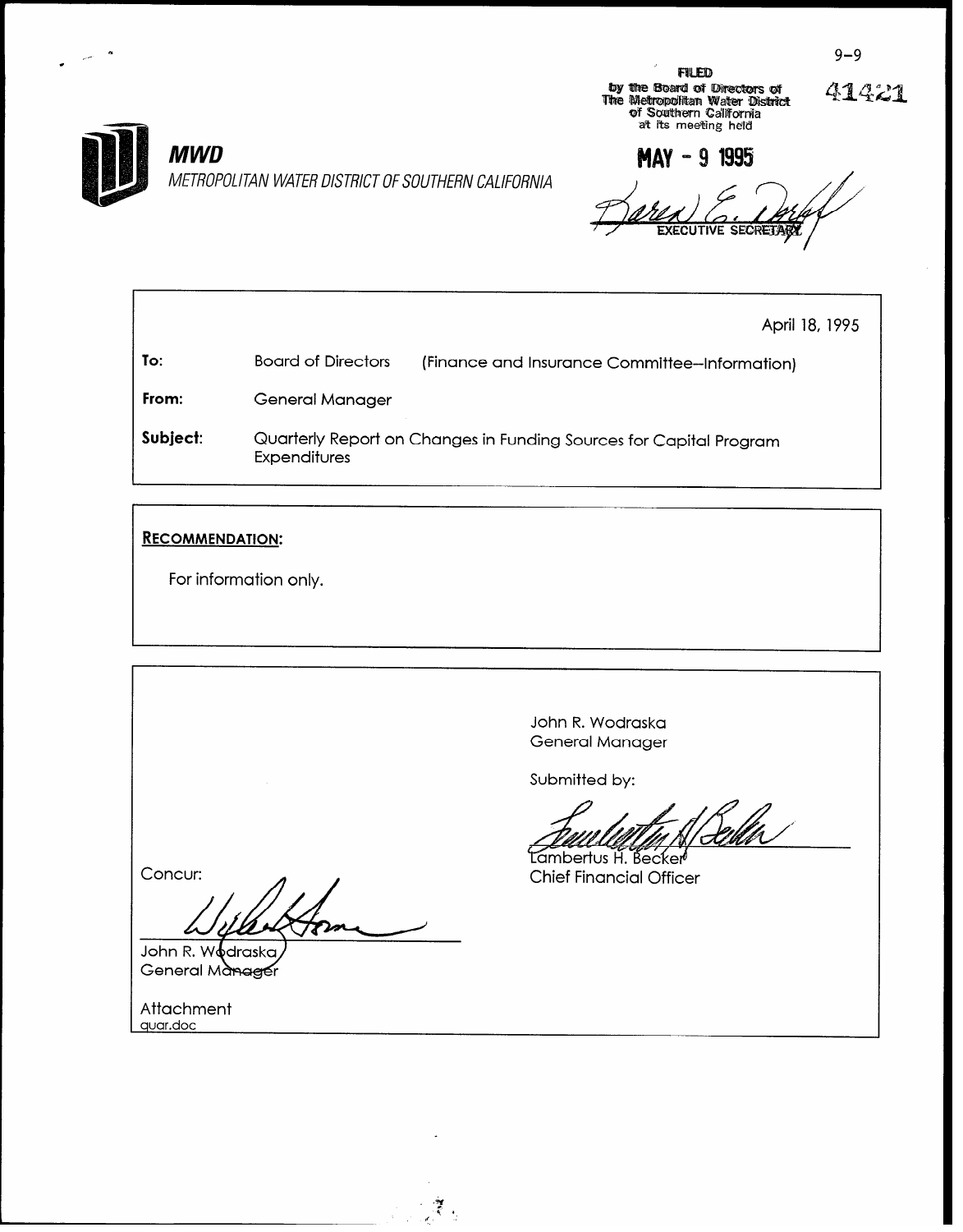#### EXECUTIVE SUMMARY:

The General Manager is authorized under Section 5 108(d) of the Administrative Code to designate the source of funds for appropriations to pay capital program expenditures. The Code requires the General Manager to report any changes in sources of funding from those designated at the time of the Board's approval of the appropriation.

#### DETAILED REPORT:

The General Manager is authorized under Section 5 108(d) of the Administrative Code to designate the source of funds for appropriations to pay capital program expenditures. The Code requires the General Manager to report any changes in sources of funding from those designated at the time of the Board's approval of the appropriation.

During the quarter ending March 31, 1995, the General Manager authorized the changes shown by Attachment A to this letter. The purpose of the transfers was to expend the interest earnings received from the condemnation deposits in the State Treasury. The changes were made in compliance with the MWD Act; Board Resolutions authorizing security sales; Federal tax and U.S. Treasury regulations; tax and non arbitrage certificates; and/or letters of instructions from bond counsel. The attached listing shows the amounts transferred, funds and appropriation numbers, project title, and the changes in funding sources.